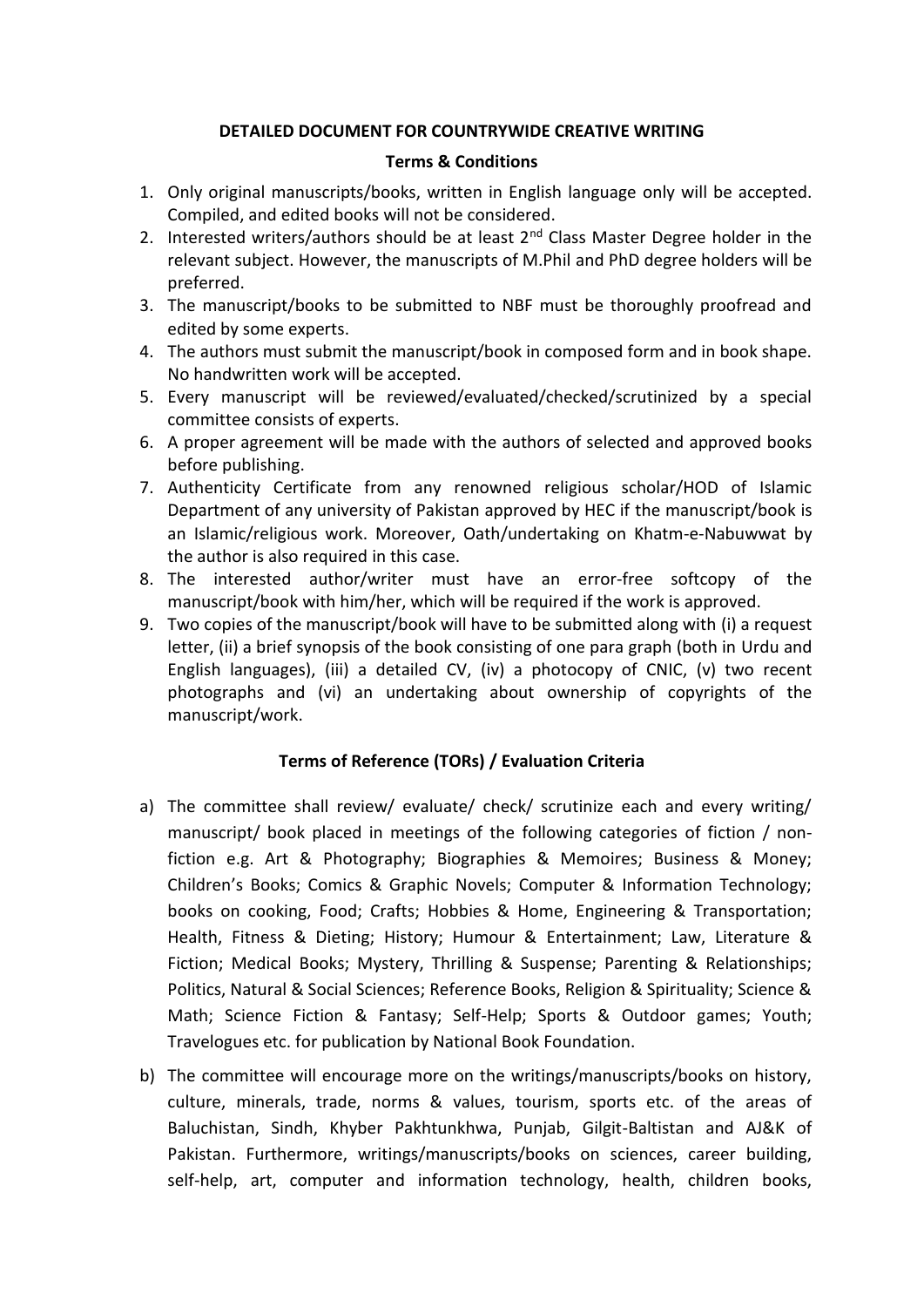reference books or any other category desired by the members will be given preference.

- c) The committee will not consider any writing / manuscript / book submitted which is vague, suspicious, prohibited, mala fide, sub judice, against any religion, sect, state, culture, social norms and values of any community area, and particularly against the ideology, the state, state's prime institutions and the constitution of Islamic Republic of Pakistan.
- d) The committee will observe the sale potential of every manuscript on the recommendations of the members of the committee related to Sales/Book Stock Sections of NBF as they are aware of market trends and make decisions accordingly. If the writing/manuscript/book is worth reading with low sale potential, the committee can propose its publication on the self-finance basis i.e. the production/direct cost of the manuscript/book (calculated by concerned section of NBF), on the number of copies to be printed, would be borne by the author, and the same amount may be reimbursed afterwards as per policy or the directions/approval of the MD, NBF if it deemed fit. However, the MD, NBF is empowered to publish any approved writing/manuscript/book on self-finance basis / royalty basis i.e. 10% on the discounted price/ lump sum basis / without any financial benefit to the author etc.
- e) The committee will give the suggestions/directions to the authors on the submitted writings/manuscripts/books to revise/edit the same as per direction of the committee. However, the revised version of the same may be submitted again in the next meeting for decision if the committee desires.
- f) The committee will see and check the issues of copyrights of the submitted writings/manuscripts and gives directions to resolve the same if required. However, if any copyrights issue arises before/during/after the publication of the book, the MD, NBF is authorized to review its publication or stop its subsequent printing/editions. It is necessary to mention here that undertaking/NOC regarding the copyright of the manuscript/book approved is obtained from the author before printing.
- g) The committee will decide how much quantity of an approved manuscript/book would be printed. However, as per practice of NBF and other publishing companies in Pakistan, the first edition / print of a book is being normally printed into 500 or 1000 copies with the approval of the competent authority.
- h) The committee is empowered to send any submitted manuscript/book to any subject expert/specialist/reviewer of the country for its detailed review / evaluation / scrutiny if required. If committee does not recommend the name of the expert, then it may be decided afterwards with the approval of the MD, NBF.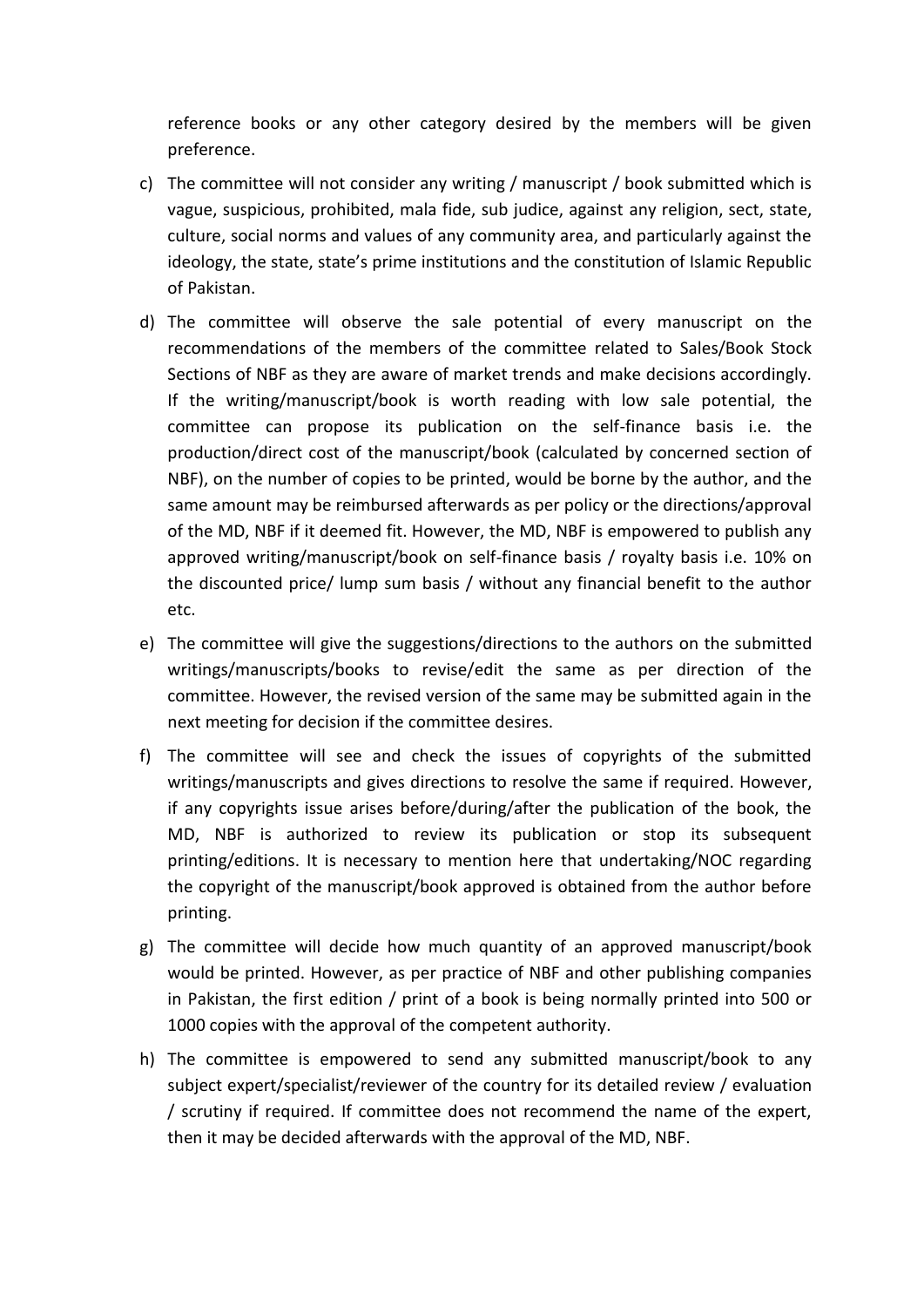- i) After the review, the report along with the manuscript/book will be re-submitted in the next meeting for further decisions regarding that manuscript/book.
- j) The committee can defer any manuscript to next meeting due to certain reasons discussed in the meeting.
- k) The committee will make decisions about every writing/manuscript/book unanimously. If the decision in this respect is not taken unanimously by the members, then the chairman of the committee's decision will be final what so ever. Moreover, the decision of the Committee will be considered as final, which cannot be challenged in any forum.